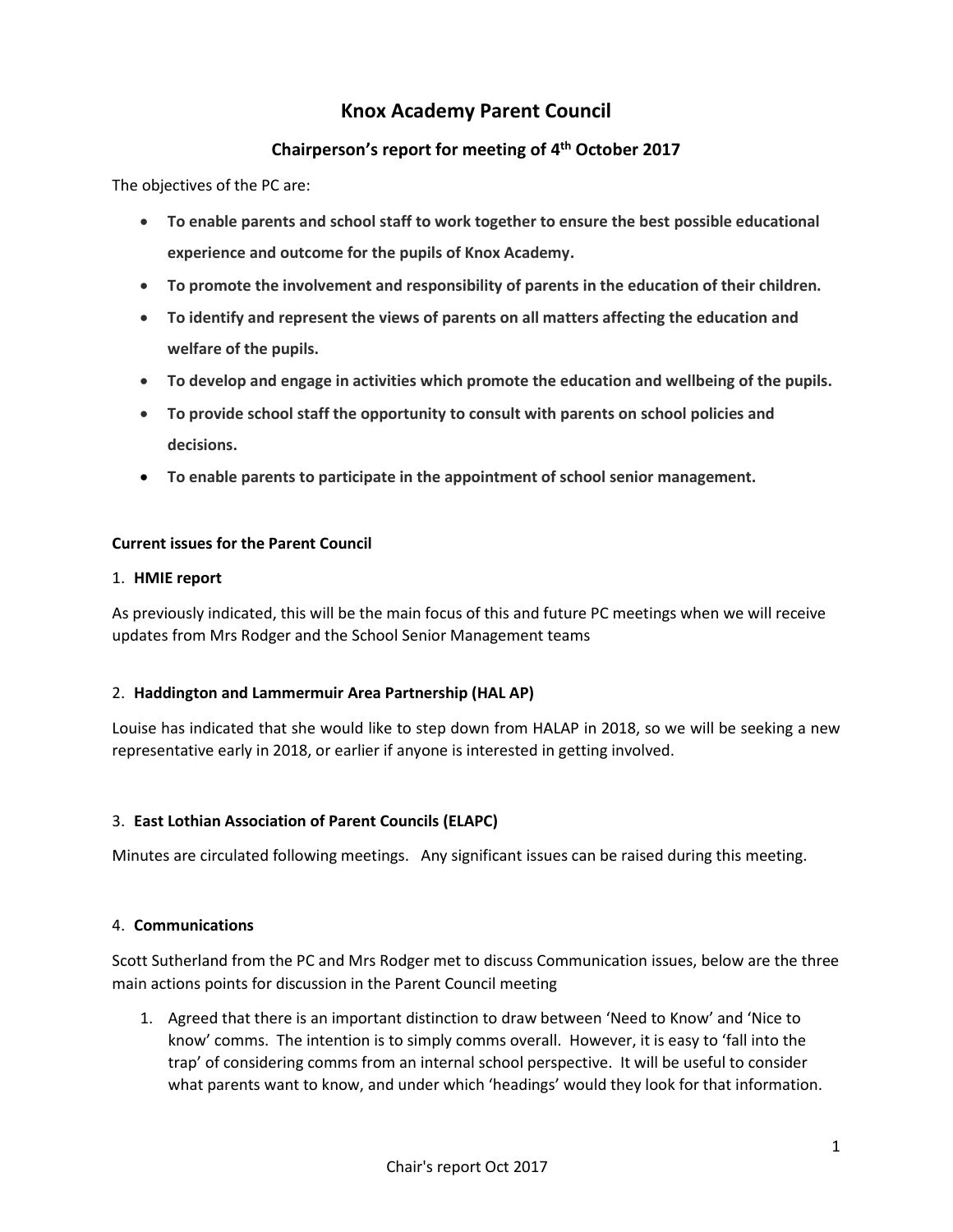**Action: What does the PC and wider parent body believe are the 'Headings' we need to use? Refer to current website headings. Can these be improved from a parent's perspective? What do parents really want to know and how do they refer to them?**

2. How to manage incoming comms from parents to the school is an open question. Parent may want to contact teachers direct, but how effective / manageable is this? One suggestion is to have one central email address for all incoming enquiries. If that is adopted, then it will be key to have accurate & timely dissemination, i.e. parents will only 'trust' sending queries to a central point is they believe it will be disseminated accurately and dealt with appropriately & timely. This brings up issues around resource, management and service levels. KA would need to address these.

## **Action: Does the PC believe this would be a good way of handling incoming queries?**

3. PC to establish Comms Subgroup, to consist of 2/3 PC members + LR + Colin Dempster (as person responsible for KA website).

## **Action: We need 1 or 2 additional members. Any takers?**

The SIP requires consultation on several fronts. We need to ensure those consultations are clearly identified and we seek involvement from as wide a parent group as possible.

The PC section on the school website links users to the PC website. All documents are now on the PC website. Hopeful this avoid confusion and ensure all info is up to date.

All parents are encouraged to raise any issue with the PC in advance of meetings. This will enable the PC and School to identify any trends and be in a better position to provide a response at the PC meetings. Please email issues to [knoxacademypsp@gmail.com](mailto:knoxacademypsp@gmail.com)

## 5. **Fundraising/ PTA**

The PTA is a subgroup of the Parent Council, whose main focus is raising funds for the school. The PTA have not met since the last PC meeting, however the Treasurer has provided a summary of the financial situation.

## **Treasurer's report -Knox PTA**

We raised £6400 over the school year from September 2016 to August 2017.

This was made up of:

| Christmas disco | £2220 | (profit $£1700$ ), |
|-----------------|-------|--------------------|
| Burn's night    | £1280 | (Profit £400),     |
| Easter disco    | £800  | (profit £480),     |